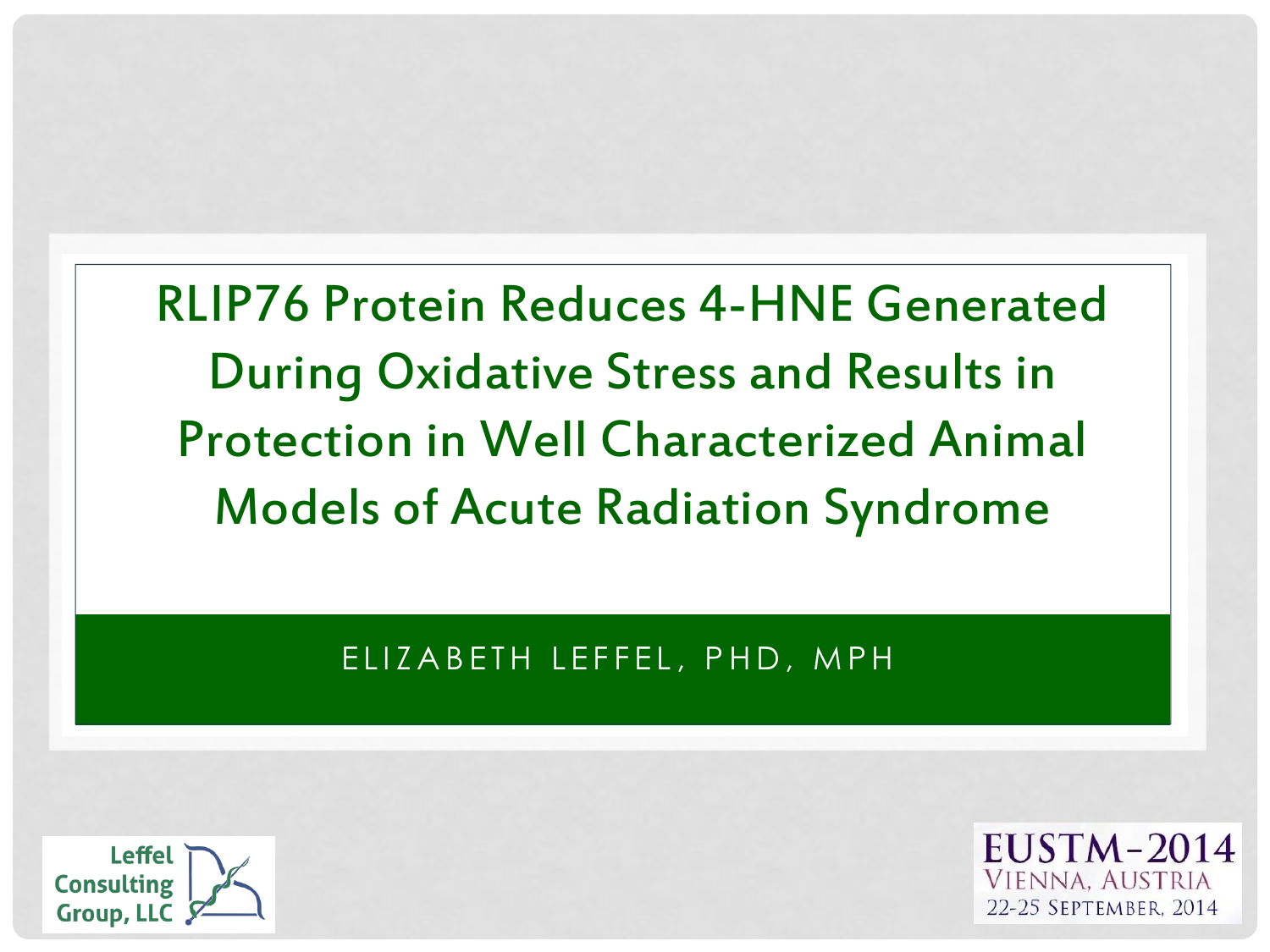## FDA Animal Rule

The Animal Rule states that FDA will rely on evidence from animal studies to provide substantial evidence of effectiveness only when all of the following four criteria, paraphrased below, are met (blue font=example for this program):

- 1. Reasonably well-understood pathophysiology of *hematopoietic-acute radiation syndrome (H-ARS)* and its prevention or substantial reduction by *RLIP76*
- 2. The effect is demonstrated in a *mouse model* expected to react with a response predictive for humans
- 3. The animal model endpoint is clearly related to the desired benefit in humans, …*survival*…
- 4. The data on the kinetics and pharmacodynamics of *RLIP76* allows selection of an effective dose in humans

If all of these criteria are met, it is reasonable to expect the efficacy of the drug in animals to be a reliable indicator of its effectiveness in humans.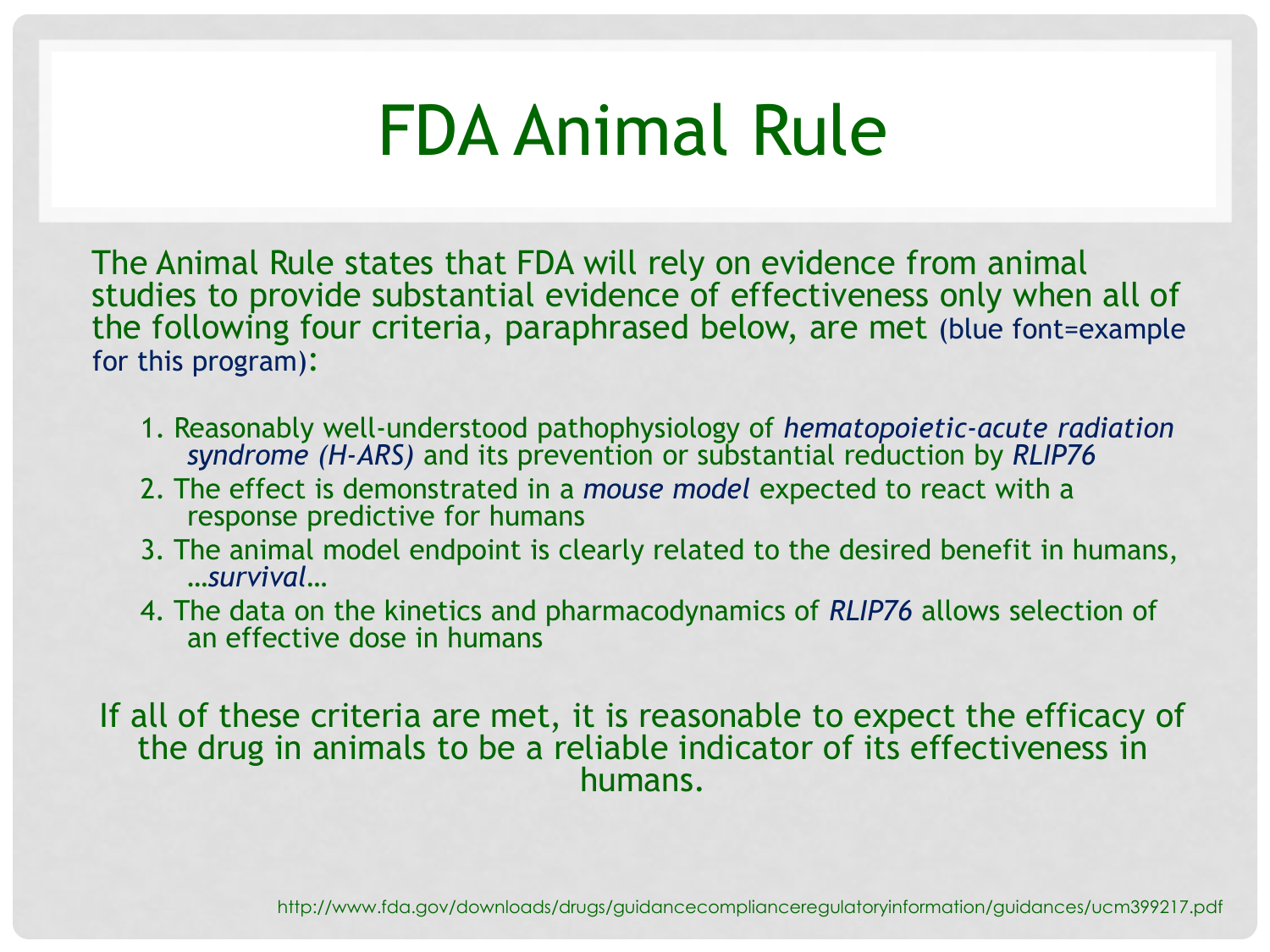# Translational Medicine

- The "trick" is properly characterizing the animal models to bridge nonclinical and predicted clinical outcome
	- Shared proof-of-concept studies to avoid duplication (ex. - NIAID sponsored)



- FDA surveys of existing successes to standardize endpoints (ex. – antidepressant investigation in Adv. Reg. Sci. for Public Health, Oct '10)
- Sponsors use of 'FDA Accepted' surrogate markers, correlates of protection, clinical observations in animals, pathology, etc. (FDA Drug Development Tools)

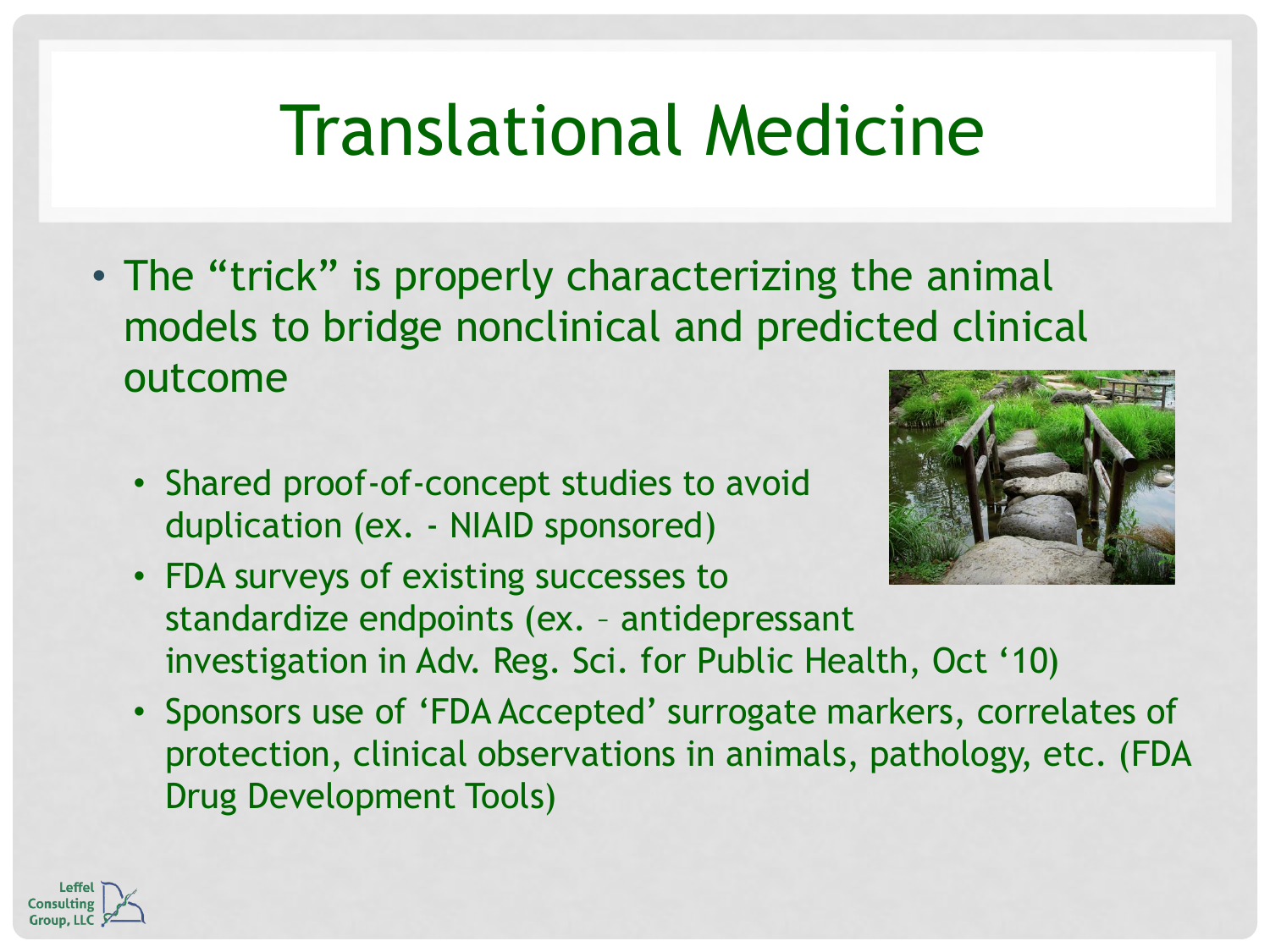## National Institute of Allergy and Infectious Diseases



Medical Countermeasures Against Radiological Threats (MCART) Consortium

- Composed of 15 different research, development, regulatory, and administrative entities from the United States, Canada, and England
- Evaluates the potential efficacy of drugs and biologics that can be used to treat acute radiation syndrome(s)
- Characterized AND PUBLISHED animal models to be used in drug development programs by government and private entities
- *Health Physics*; October 2012; 103(4)

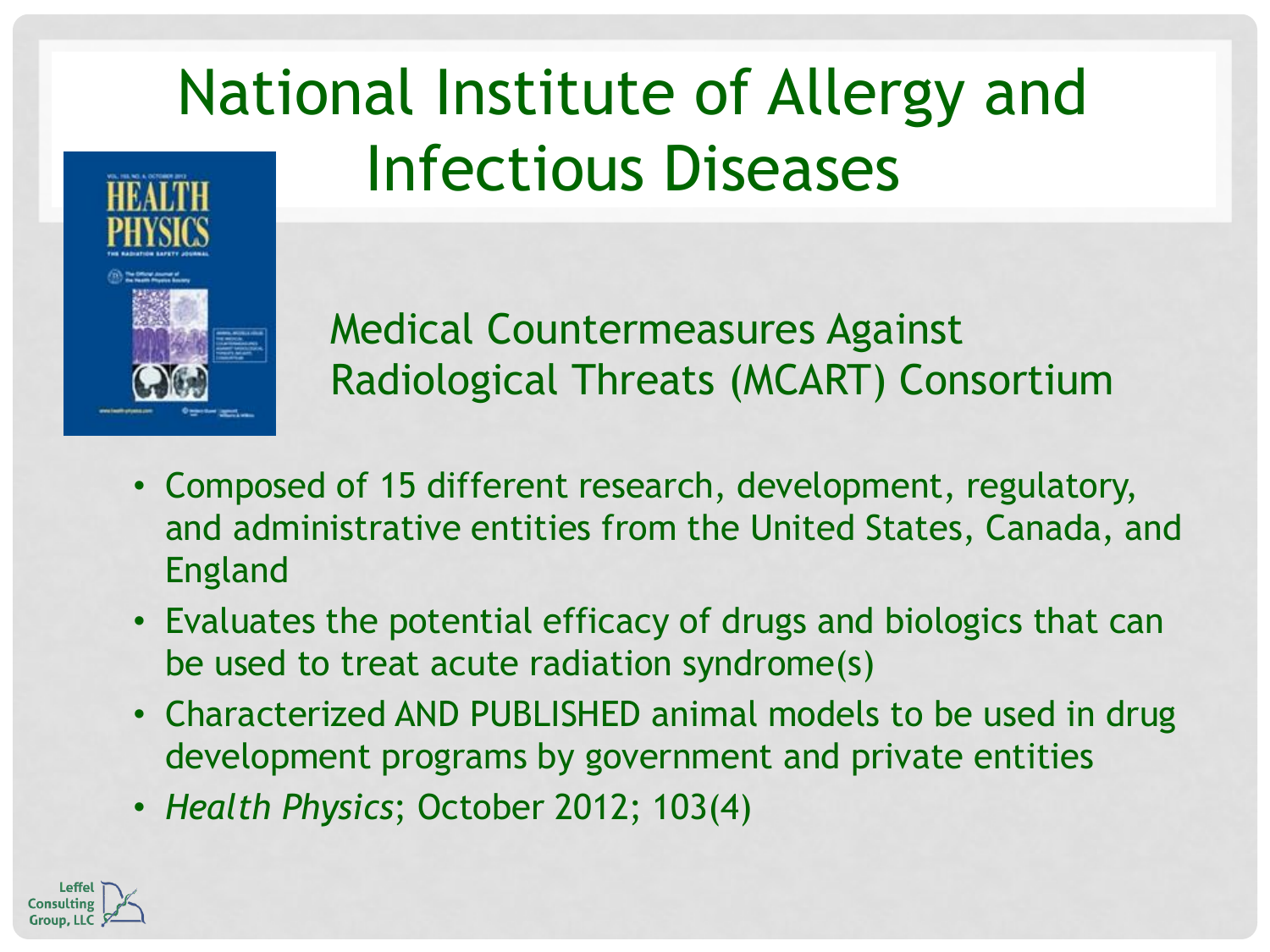# Transition to Industry

- Utilize the same experimental designs and demonstrate reproducibility across private laboratories
	- Identify a drug candidate with appropriate mechanism of action
	- Choose the appropriate species for efficacy testing
	- Establish the LD50 for H-ARS and secondary endpoints in untreated animals
	- Determine level of supplemental care (e.g., fluids,antibiotics,etc.)
	- Prove reproducibility of "natural history" studies
- Begin animal studies to advance the drug development program



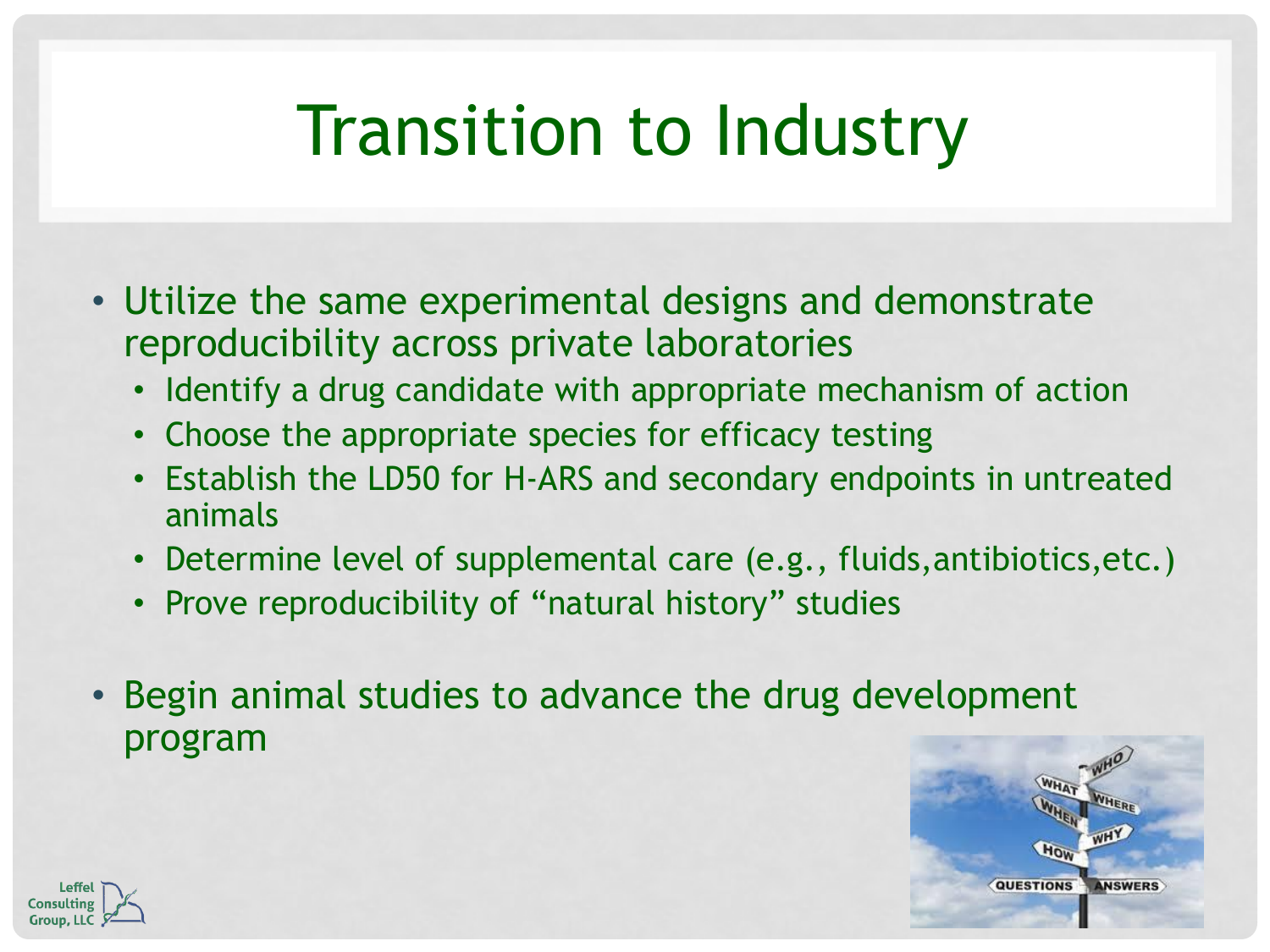# Mechanism of Action

RLIP76 protein is part of the natural pathway to remove toxins of oxidative stress



External insults overwhelm the normal pathway; leading to cell damage / death



Additional RLIP76 protein allows natural mechanisms to protect or rescue the cell





www.terapio.com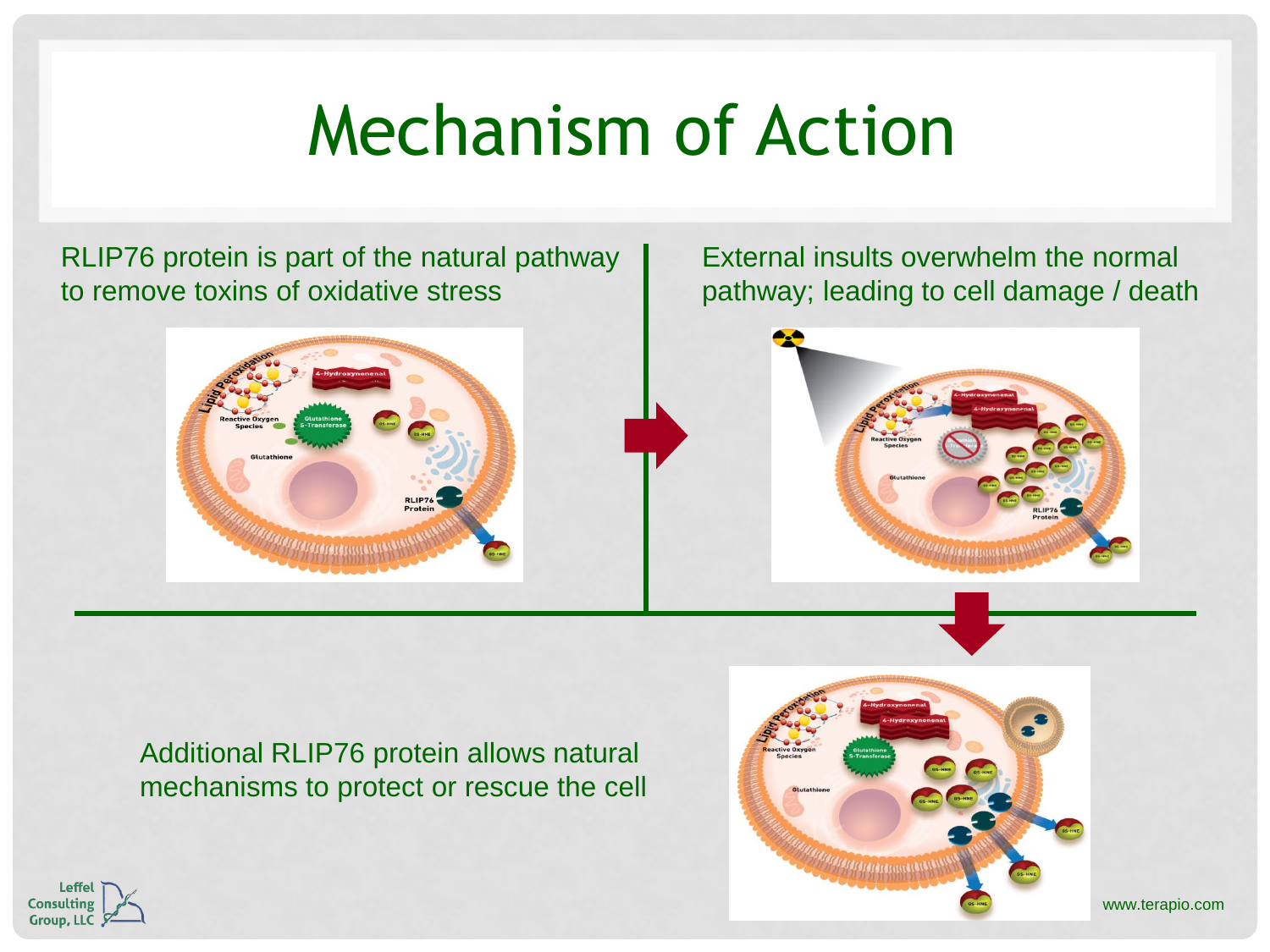# Overview – "Company" Example

- Mouse model for H-ARS (C57BL/6 unless noted)
- 50% each sex; n=12/group; total body irradiation
- RLIP76-PL administered as 3 doses, in general
- Primary endpoint = survival at Study Day 30
- No supplemental or supportive treatment
- Established LD50s for several radiation sources and several mouse strains
- Completed efficacy studies in multiple facilities
- Total body irradiation was used for doses from 7.45Gy to 8.75Gy

#### Results:

- Prophylactic dosing resulted in 100% survival (compared to 33% in controls)
- Therapeutic dosing (1<sup>st</sup> dose = 24hr post-exposure) resulted 92% survival (compared to 8% in controls)

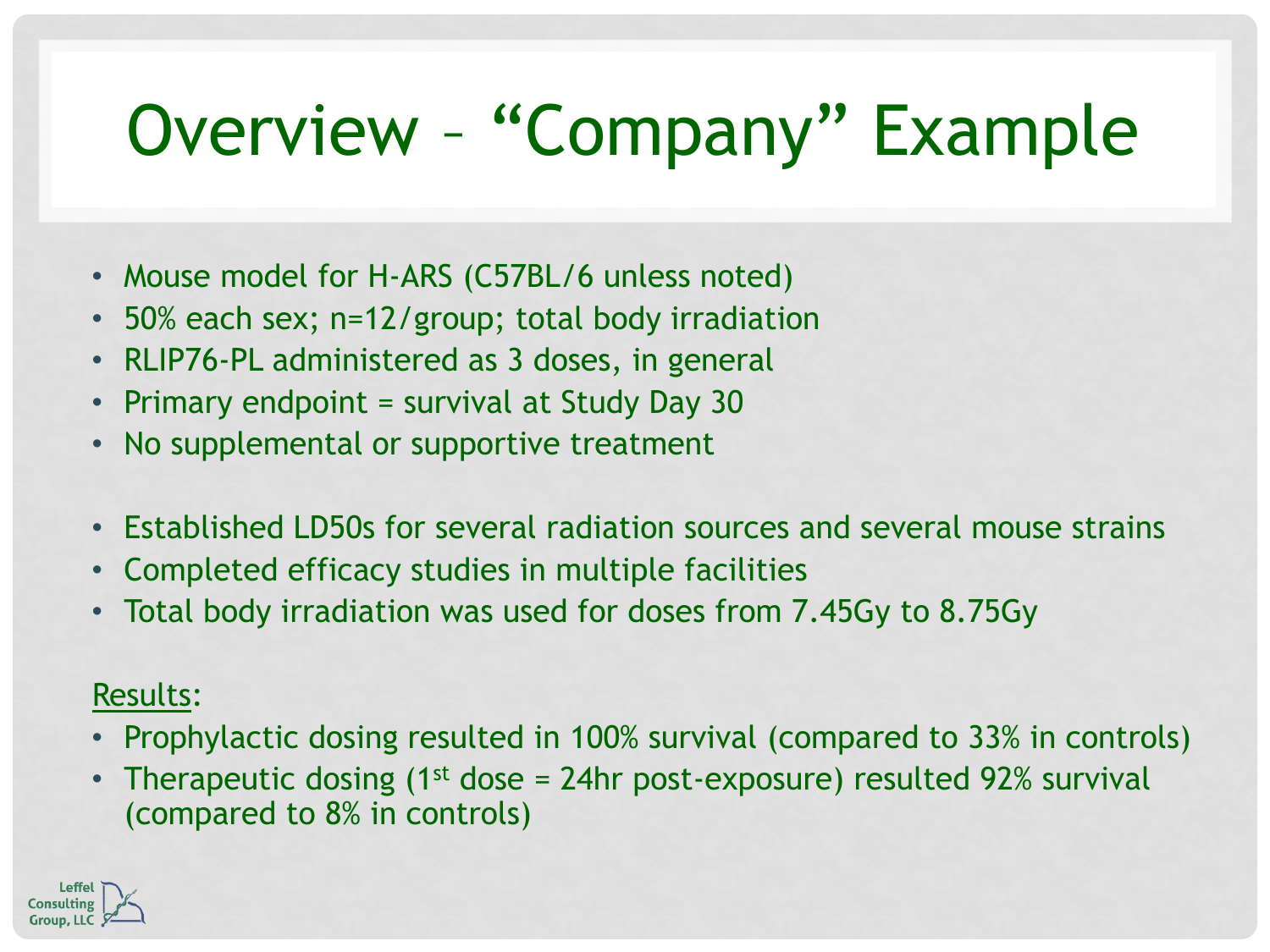#### Establish the LD50

30-day survival studies were completed to determine lethal doses after total body irradiation

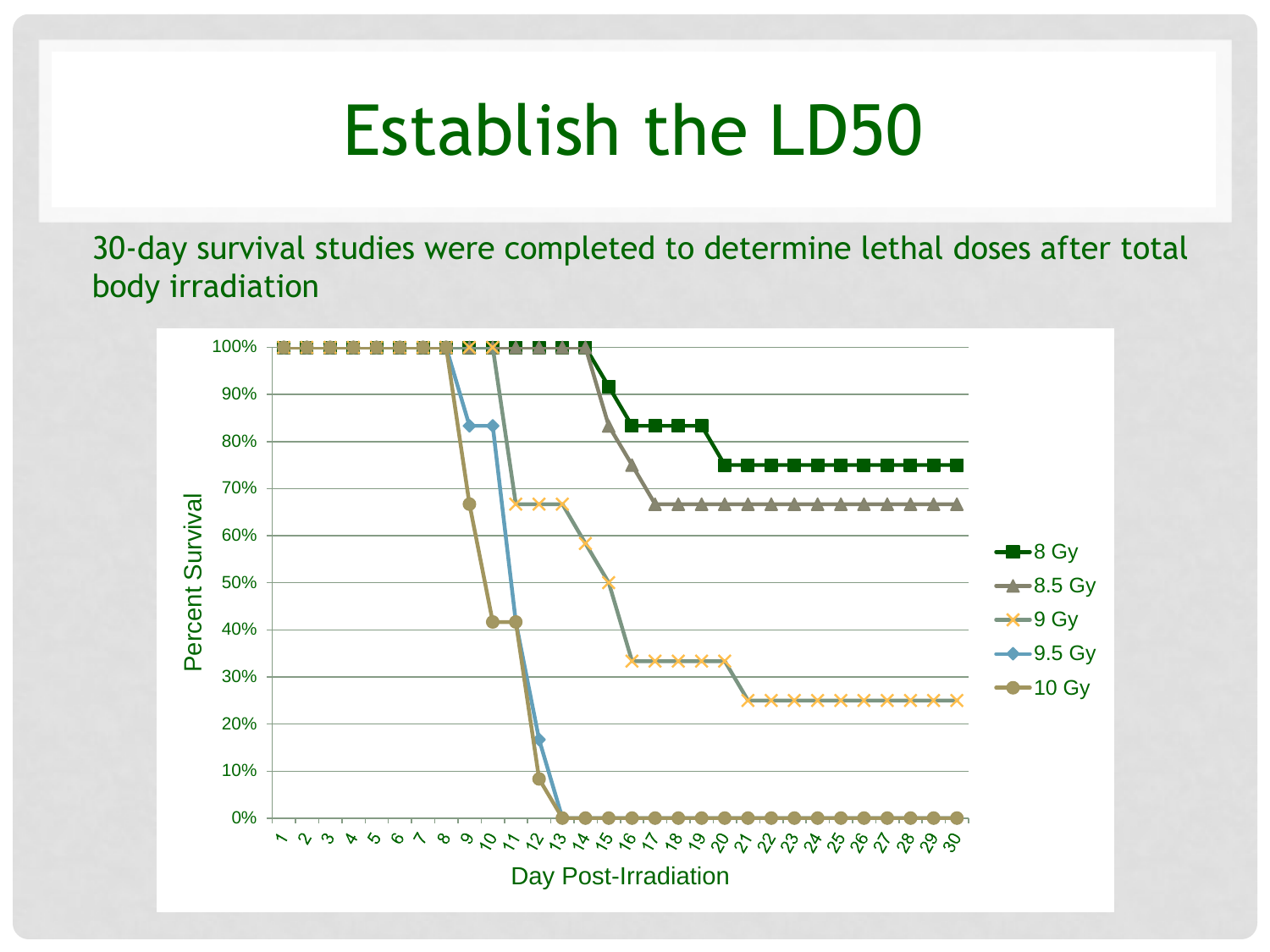#### Down-select Formulations

- Prophylactic subcutaneous administration: -20hr, -3hr, +3hr
- Formulations C and E were superior, but Formulations B and D passed

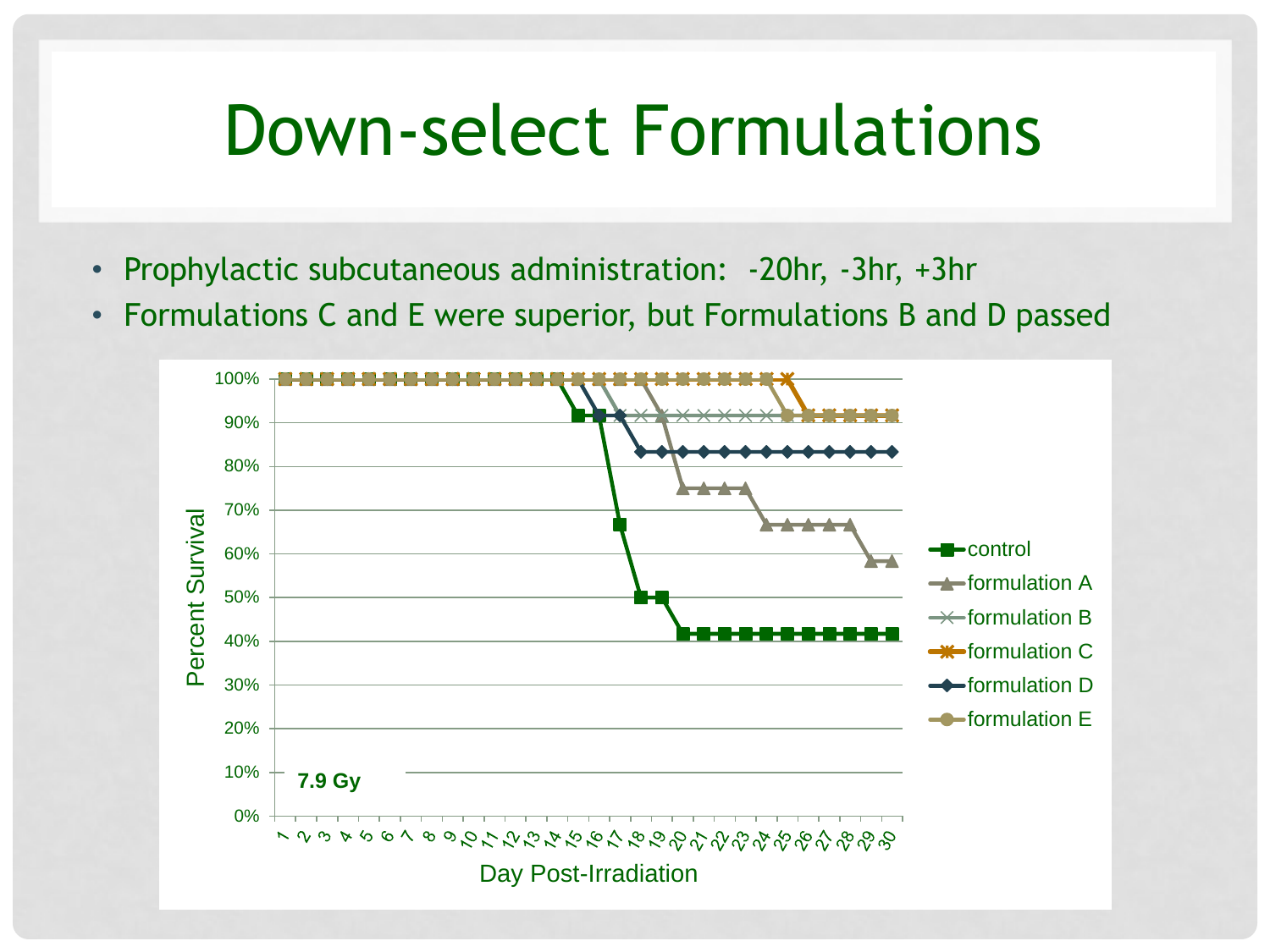#### Route of Administration

- Therapeutic administration: +4hr, +12hr, +24hr
- Either route resulted in excellent rates of survival subcutaneous was selected based on USG requirements

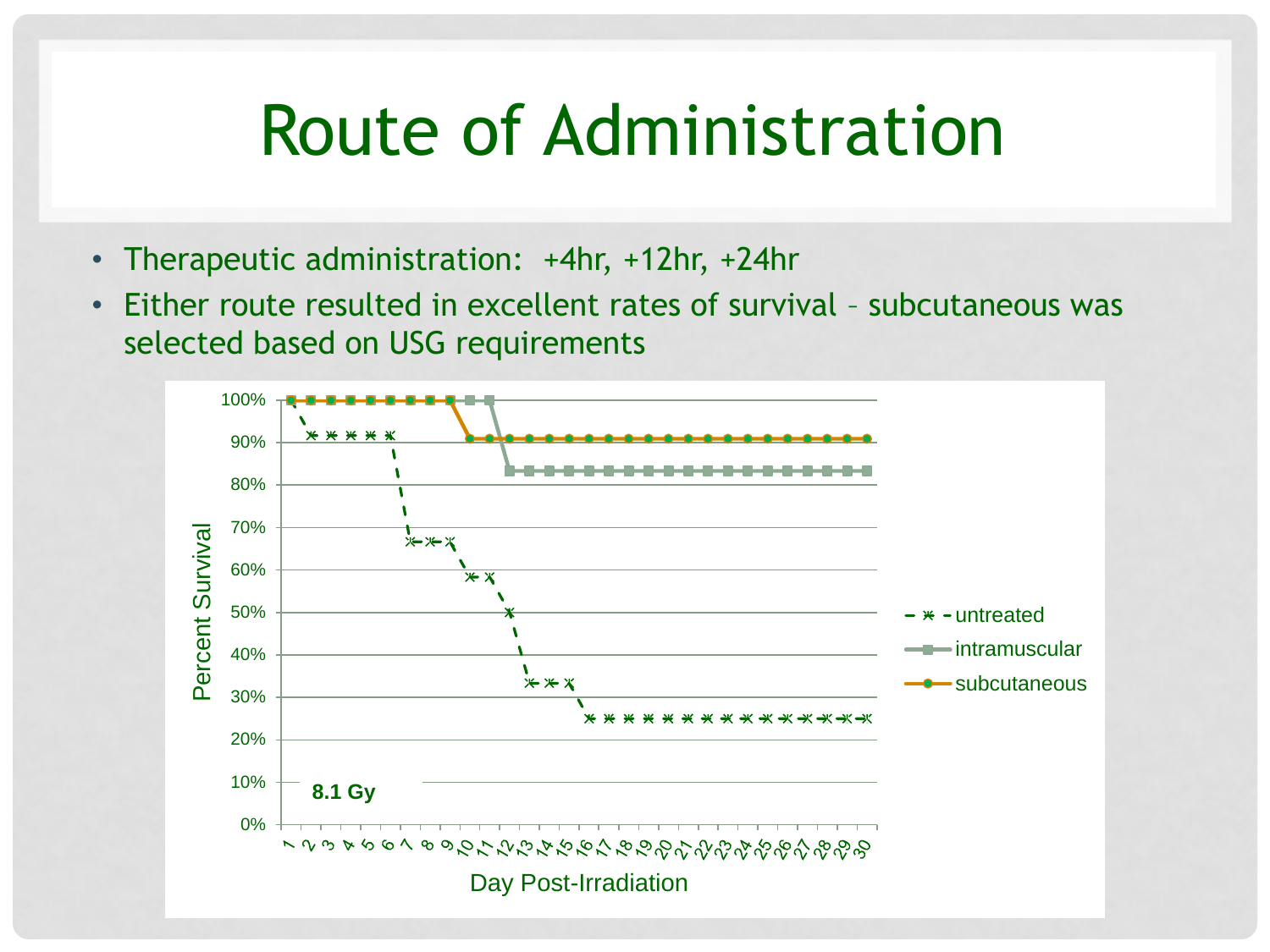## Post-Exposure Therapeutic Proof-of-Concept: Early Administration

- Therapeutic administration: +4hr, +12hr, +24hr
- Success of a formulation administered early was used to determine what formulation to advance to a 'delayed administration trial'

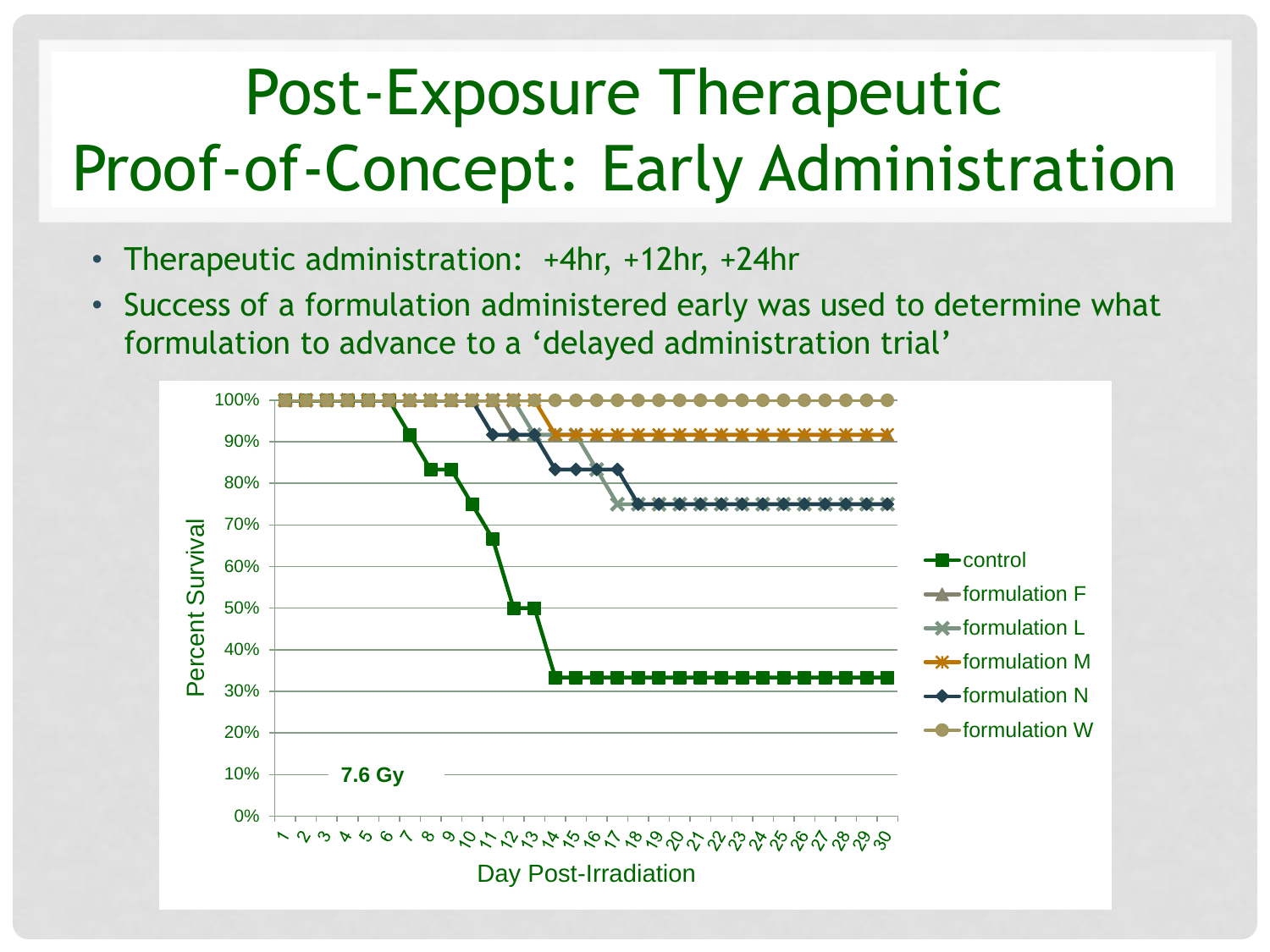#### Post-Exposure Therapeutic Delayed Administration

- 1<sup>st</sup> of 3 doses were administered at time shown (C3H mice)
- Delaying an entire day still provided an increase of 84% survival

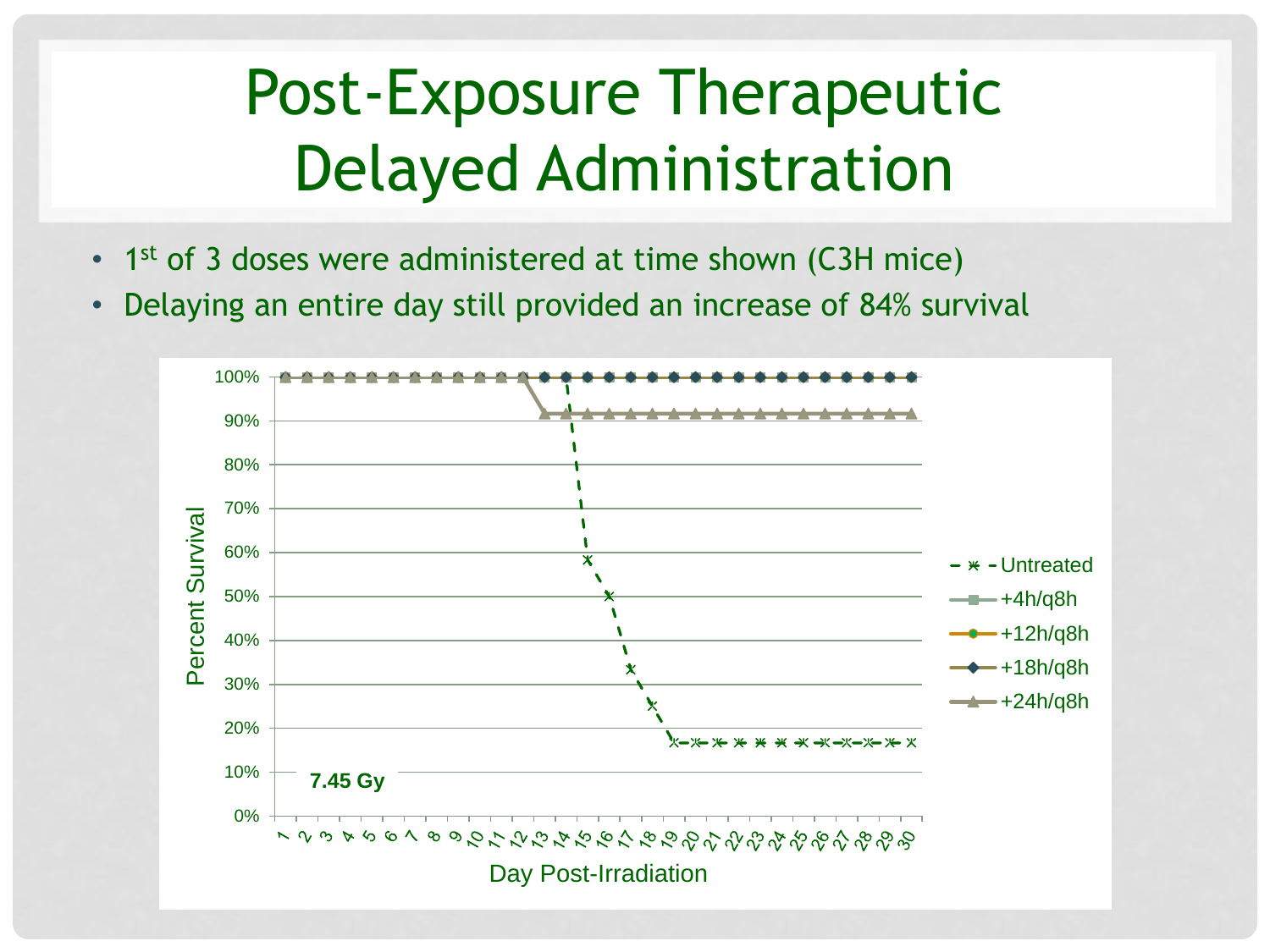#### Post-Exposure Therapeutic Extending the Time to First Dose

- 1<sup>st</sup> of 3 doses were administered at time shown
- Delaying 30-36hrs still provided protection in up to 50% of the mice

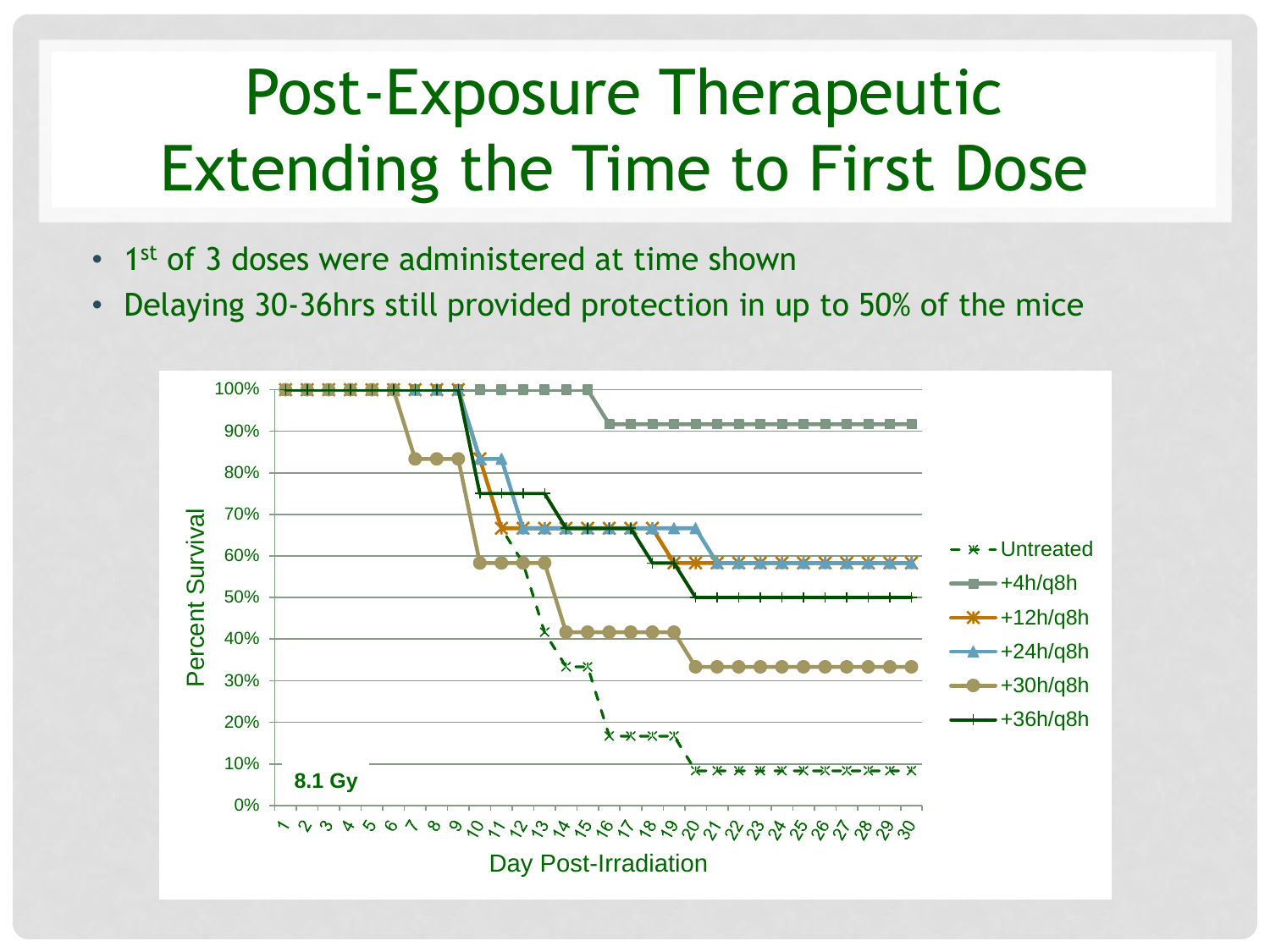## Next Steps: 2º Endpoints

#### Examples – from MCART team



Plett PA, et al. Establishing a murine model of the hematopoietic syndrome of the acute radiation syndrome. Health Phys. 2012 Oct;103(4):343-55.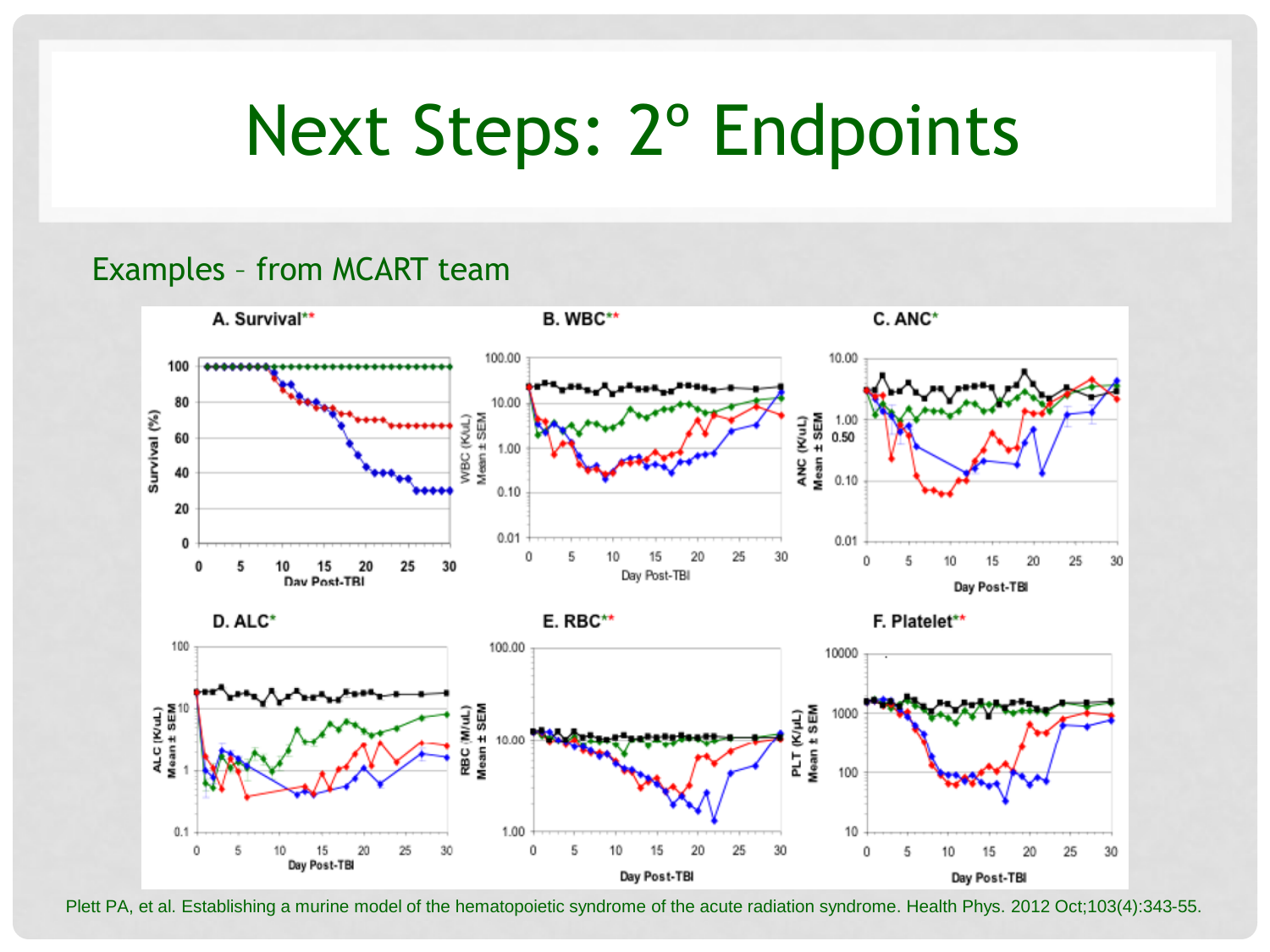## Conclusions

- NIAID sponsored a strong team (MCART) to characterize the animal models for acute radiation syndromes
	- Primary endpoint of survival
	- Secondary endpoints have also been described, depending on the syndrome
- The models have been used to seek licensure (e.g., Neupogen®) using the FDA Animal Rule
- Biopharmaceutical companies will be able to transition these models and employ them in advanced drug development – strengthening the translational bridge between nonclinical efficacy and human protection